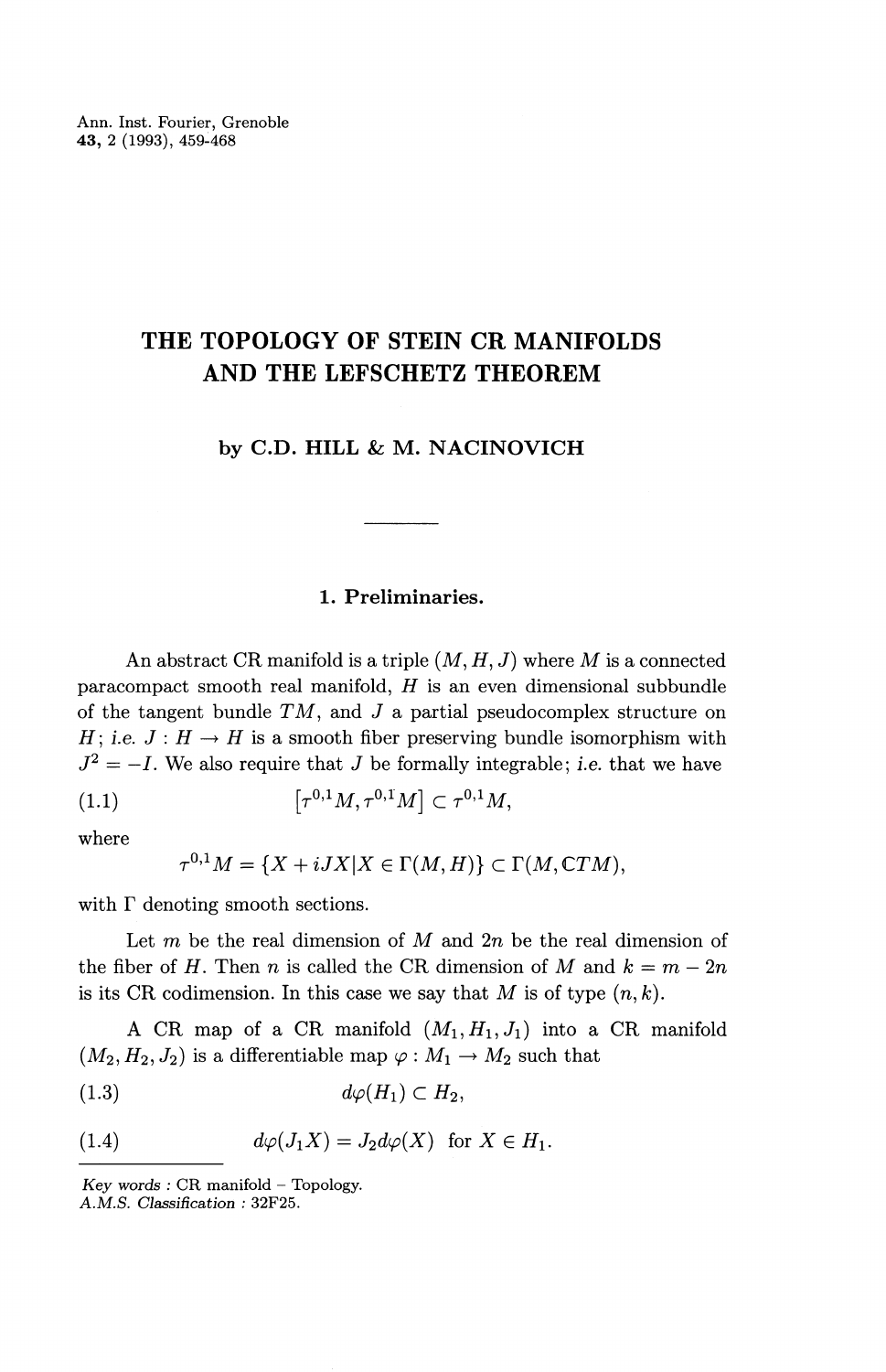A CR map  $f : M \to \mathbb{C}$  is called a CR function.

If, in addition,  $\varphi$  is a diffeomorphism and  $\varphi^{-1}$  is CR, then we say that  $\varphi$ is a CR isomorphism.

A CR manifold of the form  $(M, TM, J)$  is a complex manifold (type  $(n, 0)$  by the Newlander-Nirenberg theorem, and one of the form  $(M, 0, 0)$ is simply a real differentiable manifold (type  $(0,k)$ ).

Let  $M$  be a real submanifold of a complex manifold  $\widetilde{M},$  with complex structure  $\widetilde{J}$ . For  $p \in M$  set

$$
(1.5) \tH_pM = T_pM \cap \widetilde{J}T_pM.
$$

Then  $(M, HM, \tilde{J} | HM)$  is a CR manifold provided that the spaces  $H_nM$ have constant dimension. In this case the embedding map  $\iota : M \to \widetilde{M}$  is a CR map of  $(M, HM, \tilde{J} | HM)$  into  $(\widetilde{M}, T\widetilde{M}, \widetilde{J}).$ 

An embedding (resp. *immersion*)  $\varphi$  of a CR manifold  $(M, H, J)$  into a complex manifold  $(M,TM,\tilde{J})$  is a CR map  $\varphi : M \to \tilde{M}$  which is an embedding (resp. immersion).

An immersion (resp. embedding) of a CR manifold  $(M, H, J)$  of type  $(n, k)$  into a complex manifold  $\widetilde{M}$  of complex dimension  $n + k$  is said to be *generic.*

DEFINITION 1. — A Stein CR *manifold is a* CR *manifold*  $(M, H, J)$  *such that* 

 $(M, H, J)$  has a CR embedding as a closed CR submanifold  $(1.6)$   $(M, H, \nu)$  has a set embedding as a  $\sigma$  some Stein manifold X.

*Because of the known results about the embedding of Stein manifolds [3] we could just as well replace (1.6) by the equivalent condition*

 $(M, H, J)$  has a CR embedding as a closed CR submanifold  $(1.7)$   $(M, H, J)$  has a CI embedding<br>of  $\mathbb{C}^N$ , for some N.

For example suppose  $\Omega$  is a domain of holomorphy in  $\mathbb{C}^{\ell}$ , with complex structure  $\tilde{J}$ , and let  $(M, HM, \tilde{J}|HM)$  be a closed CR submanifold of  $\Omega$ . Then it is a Stein CR manifold. Let  $(M, H, J)$  be a CR manifold of type  $(n, k)$ . Let  $H^0 \subset T^*M$  be the annihilator bundle of the bundle H. We consider the bundle  $T^{(0,1)}M = \{X + iJX\mid X \in H\}.$  Then the Levi form of  $(M, H, J)$  at  $\omega \in H_P^0$  is the Hermitian form on  $T_P^{(0,1)}M$  :

(1.8) 
$$
L(\omega, Z) = \mathrm{id} \, \tilde{\omega}(Z, \bar{Z}) = -i\omega([\mathbf{Z}, \widetilde{\mathbf{Z}}]),
$$

where  $\tilde{\omega} \in \Gamma(M, H^0)$  satisfies  $\tilde{\omega}(P) = \omega$  and  $\mathbf{Z} \in \tau^{0,1}M$  satisfies  $\mathbf{Z}(P) = Z$ .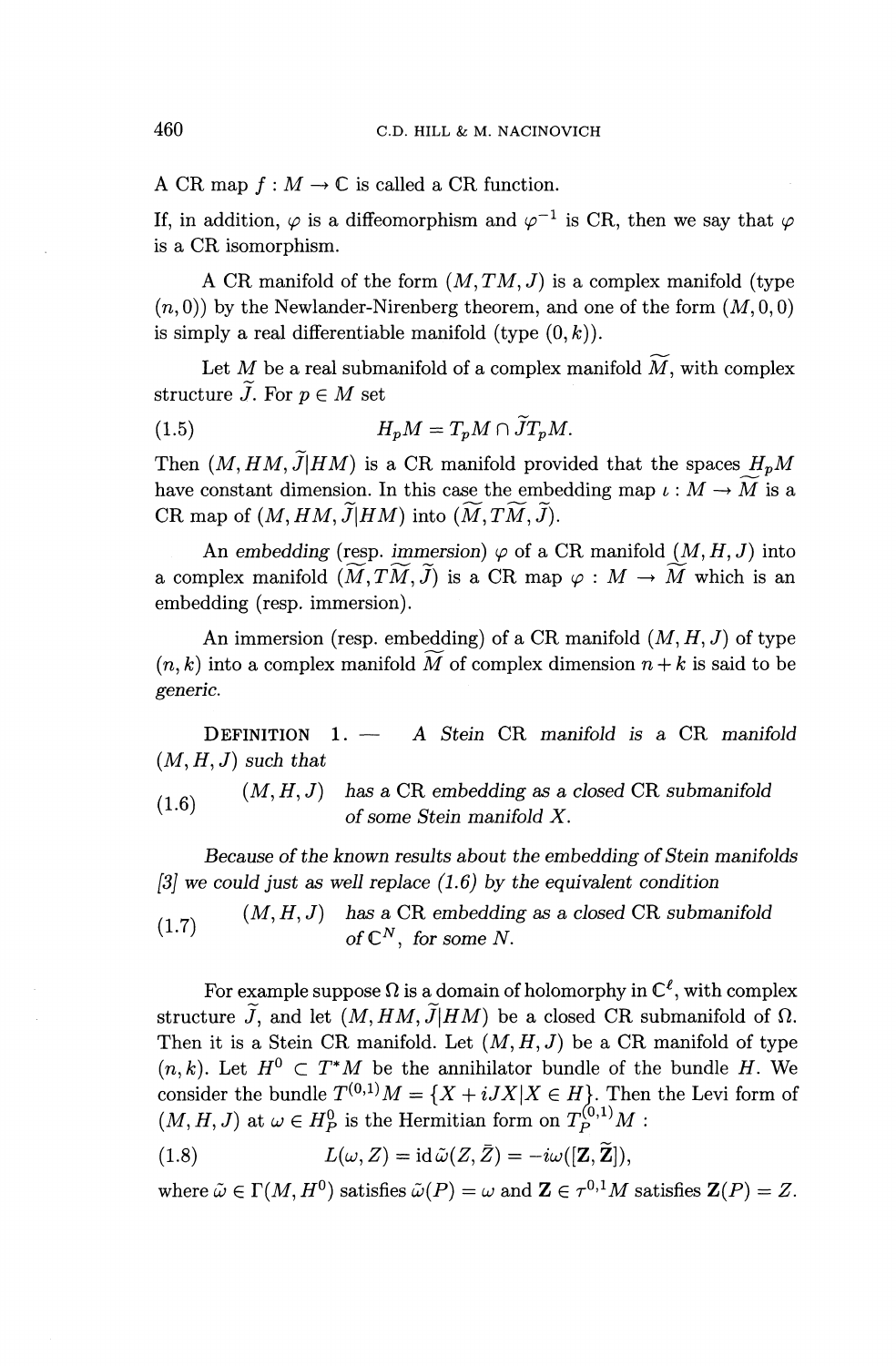The equality of the last two expressions shows that they do not depend on the choice of  $\tilde{\omega}$  and **Z**, and therefore L is a function defined on the direct sum of the bundles  $H^0$  and  $T^{0,1}M$ .

**DEFINITION 2.** — A weakly q-concave CR manifold  $(0 \leq q \leq n)$ *is a CR manifold*  $(M, H, J)$  *such that, for every*  $\omega \in H^0 - \{0\}$ *, the Levi form*  $L(\omega, \cdot)$  *has at least q eigenvalues that are*  $\leq 0$ .

Replacing the requirement  $\leq 0$  above by  $< 0$  we arrive at the standard definition of a  $q$ -concave CR manifold. Hence every  $q$ -concave CR manifold is a fortiori weakly *q* concave. Note that weak 0-concavity involves no condition at all on the manifold. We adopt the convention that a real differentiable manifold  $(type(0,k))$  is Stein (Whitney embedding theorem) and is also weakly 0-concave. A complex manifold (type  $(n,0)$ ) is weakly n-concave. Any Levi flat  $(L \equiv 0)$  CR manifold of type  $(n, k)$  is also weakly n-concave. It follows from the result of [2] that a weakly 1-concave Stein CR manifold cannot be compact.

## **1. The topology of weakly g-concave CR manifolds.**

**THEOREM** 1. — Let  $(M, H, J)$  be a weakly q-concave Stein CR *manifold of type (n,k). Then M has the homotopy type of a* CW*-complex of dimension*  $\leq 2n + k - q$ . In particular

(2.1)  $H_j(M; \mathbb{Z}) = 0$  for  $j > 2n + k - q$ 

*and*

(2.2)  $H_{2n+k-q}(M;\mathbb{Z})$  has no torsion.

Note that the above theorem interpolates between two classical results :

1. (type  $(0, k)$ ) Any real *k*-dimensional differentiable manifold has the homotopy type of a CW-complex of dimension  $\leq k$  [4], and

2. (type  $(n,0)$ ) Any complex *n*-dimensional Stein manifold has the homotopy type of a CW-complex of dimension  $\leq n$ . Thus we obtain the classical result of Andreotti-Frankel [1].

*Proof. —* Assume for a moment the first assertion of the theorem. Then we have (2.1) as well as

(2.3)  $H_j(M; K) = 0$  for  $j > 2n + k - q$ ,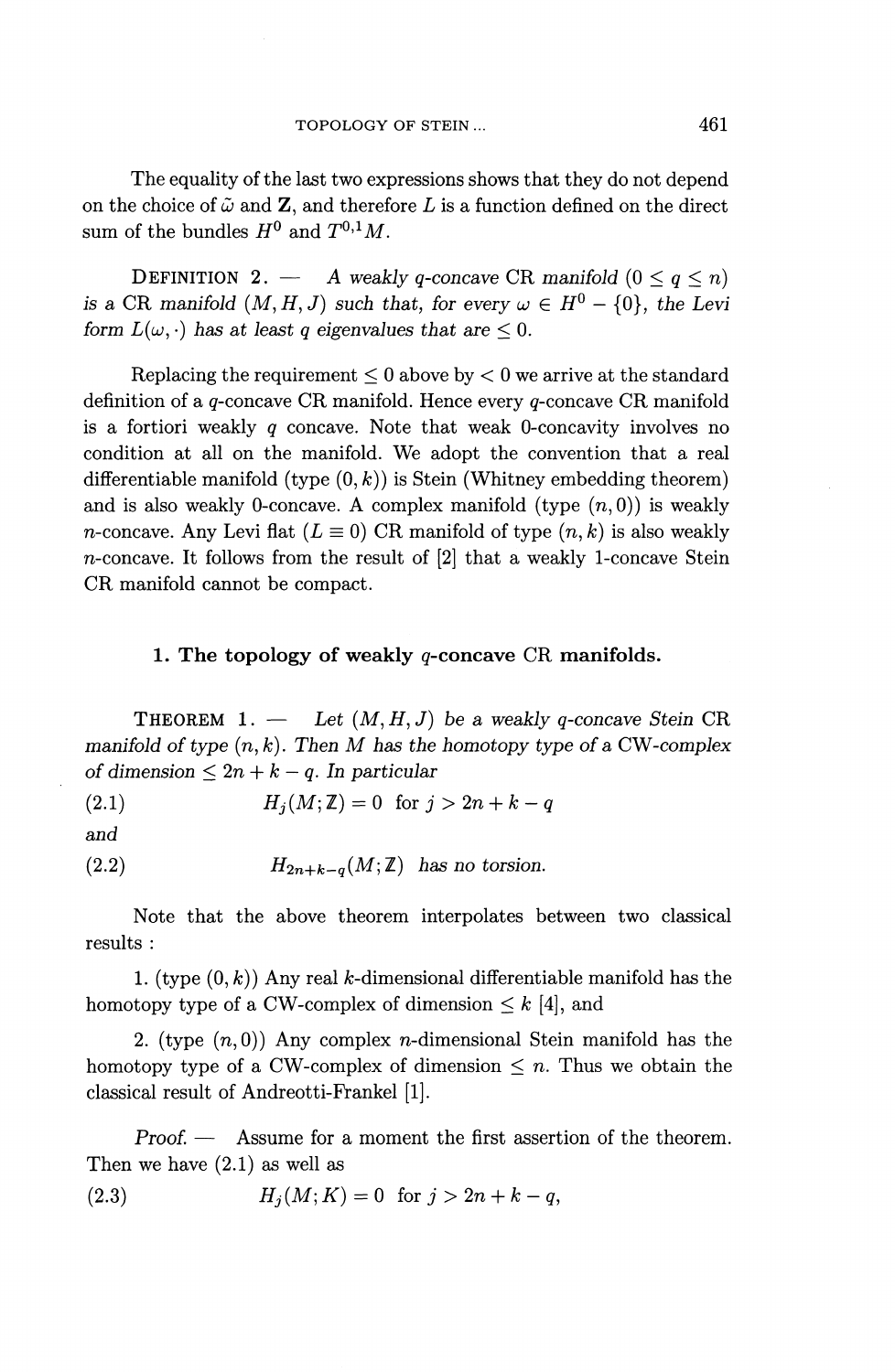where *K* is an arbitrary field. The universal coefficient theorem

(2.4)  $H_i(M; K) = H_j(M; \mathbb{Z}) \otimes K + \text{Tor}[H_{j-1}(M; \mathbb{Z}), K]$ 

then yields (2.2).

Since *M* is Stein we can assume that *M* is embedded *as* a closed submanifold of  $\mathbb{C}^N$ . Following Andreotti-Frankel we take, for  $P_0 \in \mathbb{C}^N - M$ the square of the Euclidean distance

$$
(2.5) \qquad \qquad \varphi(P) = |P - P_0|^2, \quad P \in M.
$$

By a standard argument using Sard's theorem, we choose the point  $P_0$  so that  $\varphi(P)$  is a Morse function on M; i.e.  $\varphi$  has only isolated nondegenerate critical points. By Morse theory (see [4], p. 20) *M* has the homotopy type of a CW-complex obtained by attaching an r-cell for each critical point having Morse index r. Hence it will suffice to show that  $\varphi$  has no critical point with Morse index  $r > 2n + k - q$ .

Let  $P \in M$  be a critical point of  $\varphi$ . By an affine orthogonal change of coordinates we may assume  $P = 0$  and that M is described in a neighborhood of 0 by equations of the form

(2.6) 
$$
\begin{cases} y_j = h_j(x_1, ..., x_k, w_1, ..., w_n) & 1 \le j \le k \\ \zeta_s = g_s(x_1, ..., x_k, w_1, ..., w_n) & 1 \le s \le \ell \end{cases}
$$

where  $x = (x_1, \ldots, x_k)$  and  $y = (y_1, \ldots, y_k)$  are real coordinates, and  $z = x + iy$ ,  $w = (w_1, \ldots, w_n)$ ,  $\zeta = (\zeta_1, \ldots, \zeta_\ell)$  are complex holomorphic coordinates, with  $N = k + n + \ell$ . Here the smooth functions  $h_j$  are real valued, the *gs* are complex valued, and all vanish to second order at 0. The tangent space to M at 0 is  $T_0M = \{(x,w,0)\}.$  As the line segment  $\overline{PP_0}$  is orthogonal to M, the point  $P_0$  has coordinates  $P_0 =$  $(ia_1, \ldots, ia_k, 0, \ldots, 0, \lambda_1, \ldots, \lambda_\ell)$  with the  $a_i \in \mathbb{R}$  and the  $\lambda_s \in \mathbb{C}$ . A point  $Q \in M$  near  $P = 0$  has coordinates  $Q = (x + ih(x, w), w, g(x, w))$ . We have

$$
\begin{cases}\n\varphi(Q) = \sum_{1}^{k} x_{j}^{2} + \sum_{1}^{k} (h_{j} - a_{j})^{2} \\
+ \sum_{1}^{n} |w_{r}|^{2} + \sum_{1}^{\ell} |g_{s} - \lambda_{s}|^{2} \\
= \varphi(0) + \sum_{1}^{k} x_{j}^{2} + \sum_{1}^{n} |w_{r}|^{2} - 2 \sum_{1}^{k} a_{j} h_{j} \\
- 2 \text{Re} \sum_{1}^{\ell} \bar{\lambda}_{s} g_{s} + O(3).\n\end{cases}
$$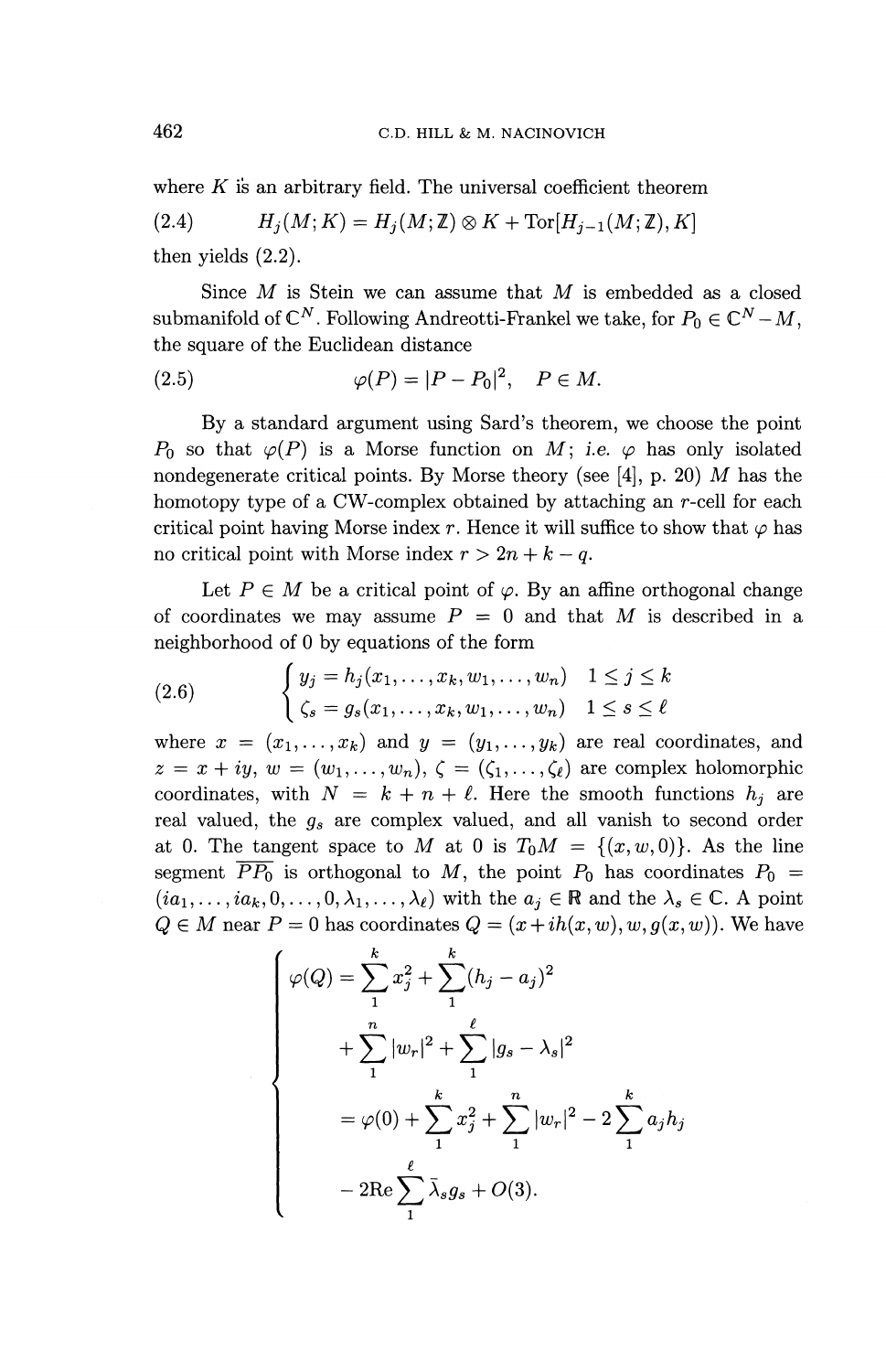The *gs* are CR functions on M near 0 since they are the restrictions to *M* of the holomorphic coordinates  $\zeta_s$ . Therefore the formal Taylor expansion of each  $g_s$ , about 0 is an expansion in terms of the  $x_j + ih_j$  and the  $w_r$ . Thus

(2.8) 
$$
g_s = \sum_{1}^{k} a_s^{ij} x_i x_j + \sum_{1}^{k} \sum_{1}^{n} b_s^{j} x_j w_r + \sum_{1}^{n} c_s^{r} w_r w_t + O(3).
$$

We write

(2.9) 
$$
\varphi(Q) = \varphi(0) + B(x, w, \bar{w}) + O(3)
$$

where *B* is a quadratic form in  $x, w, \bar{w}$ . To prove our contention, it is enough to show that the quadratic form  $B(0, w, \bar{w})$  has at most  $2n - q$  negative eigenvalues. In view of (2.8) we can write

(2.10) 
$$
B(0, w, \bar{w}) = \text{Re } A(w) + L(\omega, w) + \sum_{1}^{n} |w_r|^2
$$

where A is a holomorphic quadratic form in w, and *L* is the Levi form of  $M$  at  $\omega = \pm 2 \sum_{i=1}^{k} a_j dx_j\vert_0.$ i

Let W be a maximal real subspace of  $\mathbb{C}^n$  on which  $B(0, w, \bar{w})$  is negative definite. On  $W \cap \sqrt{-1}W$  the quadratic form  $L(\omega, w) + \sum_{1}^{n} |w_r|^2$  is negative definite. Indeed if w and  $\sqrt{-1}w$  belong to W we have

(2.11) 
$$
\operatorname{Re} A(w) + L(\omega, w) + \sum_{1}^{n} |w_r|^2 < 0
$$

and

(2.11) 
$$
- \operatorname{Re} A(w) + L(\omega, w) + \sum_{1}^{n} |w_r|^2 < 0,
$$

as Re $A(\sqrt{-1}w) = -\text{Re }A(w)$ . It follows, using our hypothesis of weak q concavity, that  $W \cap \sqrt{-1}W$  has complex dimension  $\leq n - q$  and therefore *W* has dimension  $\leq 2n - q$ . The proof of the theorem is complete.

#### **3. The Lefschetz theorem on hyperplane sections.**

DEFINITION 3. — A projective CR manifold is a CR manifold  $(M, H, J)$  which has a closed CR embedding in  $\mathbb{CP}^N$ , for some N.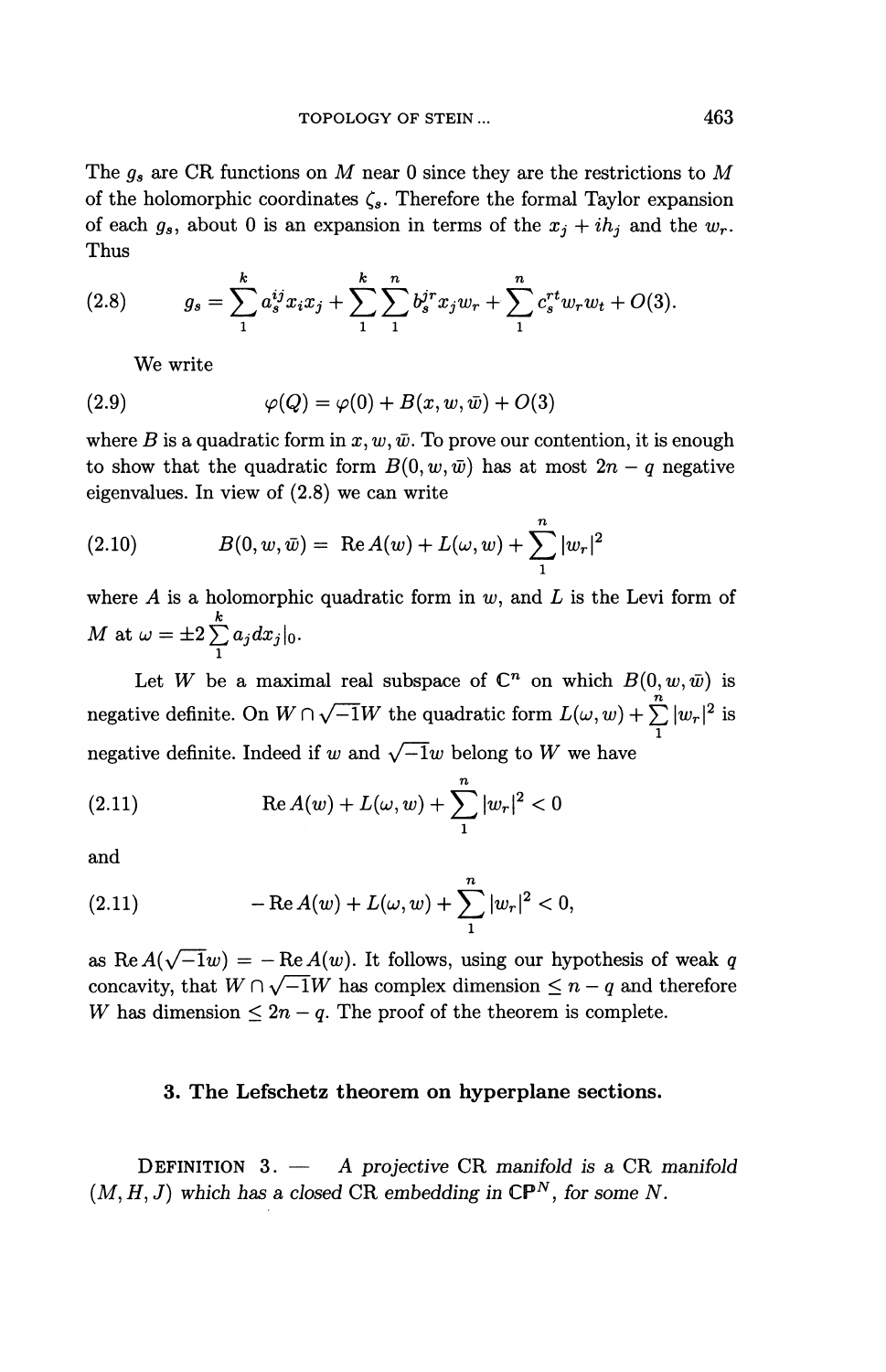It follows from the results of [2] that a weakly 1-concave projective CR manifold, when embedded in  $\mathbb{CP}^N$ , for some N, intersects every hyperplane. Let  $\Sigma$  be such a hyperplane, and set  $M_0 = M \cup \Sigma$ . We call the closed subset  $M_0$  a hyperplane section of M.

**THEOREM 2.**  $\qquad$  Let  $(M, H, J)$  be an orientable weakly q-concave projective CR manifold of type  $(n, k)$ , and  $M_0$  be a hyperplane section of *M. Then the natural homomorphism*

(3.1)  $H^j(M;\mathbb{Z}) \to H^j(M_0;\mathbb{Z})$ 

is an isomorphism for  $j < q - 1$ . It is injective for  $j = q - 1$ .

THEOREM 2'. — Dropping the assumption of orientability, the same results are valid with  $\mathbb{Z}_2$  coefficients.

*Proof.* — Since  $M_0$  is closed in M, we have the exact cohomology sequence

sequence  
\n
$$
(3.2) \qquad \cdots \to H_K^j(M - M_0; \mathbb{Z}) \to H^j(M; \mathbb{Z}) \to H^j(M_0; \mathbb{Z}) \to
$$
\n
$$
\to H_K^{j+1}(M - M_0; \mathbb{Z}) \to \cdots,
$$

where the subscript *K* denotes compact supports.

By Poincaré duality we obtain  $H^j_K(M - M_0;\mathbb{Z}) \cong H_{2n+k-j}(M M_0$ ;  $\mathbb{Z}$ ) = 0 for  $j < q$ . Hence the result follows by (3.2). For the case where  $M - M_0$  is not orientable, we apply Poincaré duality for  $\mathbb{Z}_2$  coefficients and argue as above.

THEOREM 3. — *Under the same hypotheses as Theorem* 2, *the natural homomorphism*

(3.3)  $H_i(M_0;\mathbb{Z}) \to H_i(M;\mathbb{Z})$ 

is an isomorphism for  $j < q - 1$  and is surjective for  $j = q - 1$ . For the *homomorphism*

(3.4) 
$$
H_j(M;\mathbb{Z}) \to H_j(M,M-M_0;\mathbb{Z}),
$$

we obtain an isomorphism if  $j > 2n + k - q + 1$ , and an injection for  $j = 2n + k - q + 1.$ 

*Proof. —* We consider the exact homology sequence for the pair  $(M, M_0)$ 

(3.5) 
$$
\cdots \to H_{j+1}(M, M_0; \mathbb{Z}) \to H_j(M_0; \mathbb{Z}) \to H_j(M; \mathbb{Z}) \to
$$

$$
\to H_j(M, M_0; \mathbb{Z}) \to \cdots
$$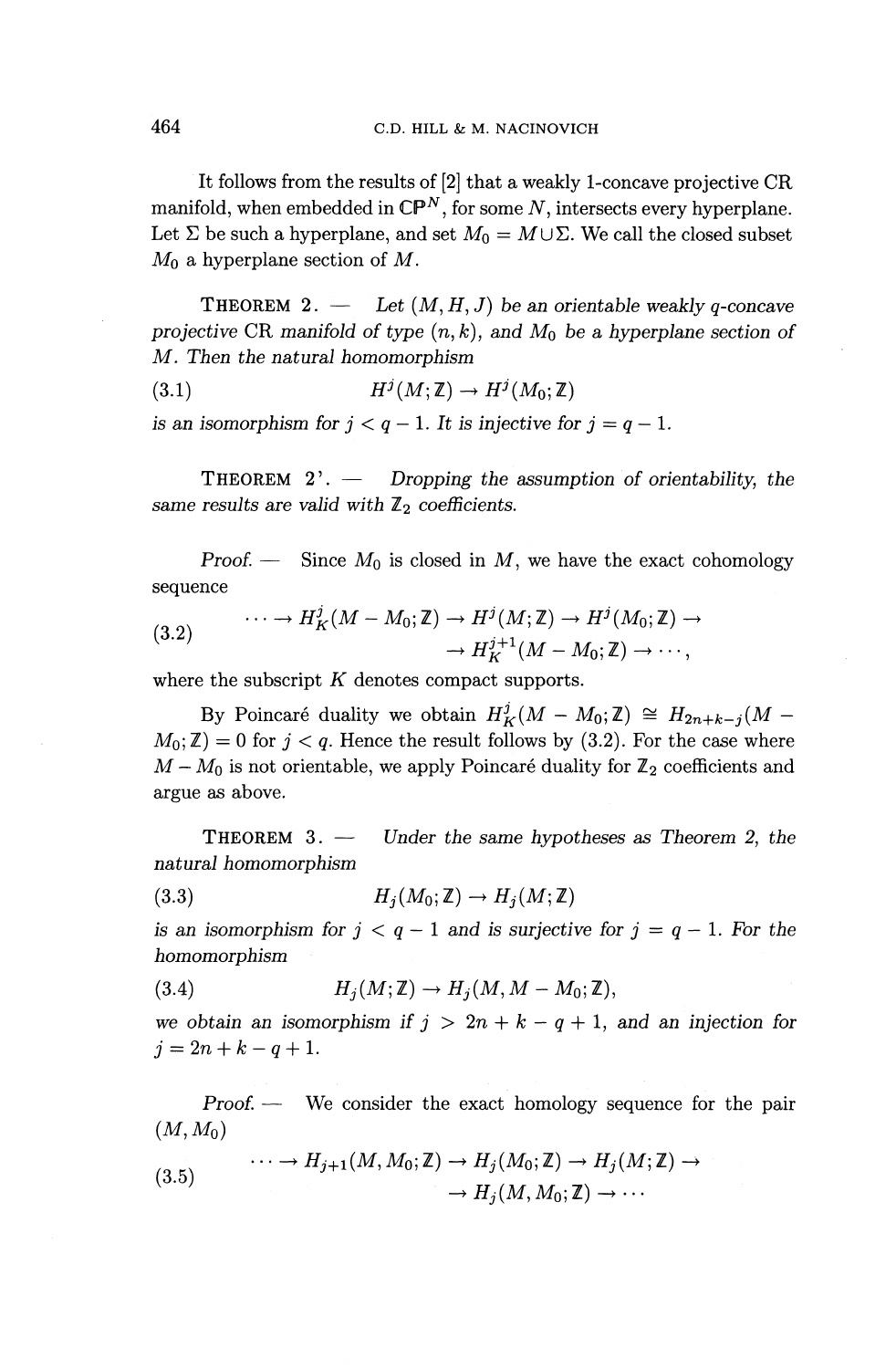But the Lefschetz duality theorem asserts that

$$
H_j(M, M_0; \mathbb{Z}) \cong H^{2n+k-j}(M - M_0; \mathbb{Z}),
$$

and the latter group is zero for  $j < q$ , again by Theorem 1.

Next we consider the exact homology sequence for the pair (M, *M — Mo)*

(3.6) 
$$
\cdots \longrightarrow H_j(M - M_0; \mathbb{Z}) \longrightarrow H_j(M; \mathbb{Z}) \longrightarrow H_j(M, M - M_0; \mathbb{Z}) \longrightarrow H_{j-1}(M - M_0; \mathbb{Z}) \longrightarrow \cdots
$$

By Theorem 1,  $H_i(M - M_0; \mathbb{Z}) = 0$  for  $j > 2n + k - q$ . Hence the desired conclusion follows.

*Remark. —* When M is a smooth projective algebraic variety (type  $(n,0)$ ) we recover the classical Lefschetz theorem on hyperplane sections along the lines of the Morse theoretic proof given by Andreotti-Frankel [1].

#### **4. Homotopy of projective CR manifolds.**

Following Milnor [4] we prove

**THEOREM 4.** — Let  $(M, H, J)$  be a weakly q-concave projective CR manifold of type  $(n, k)$ , and  $M_0$  be a hyperplane section of M. Then

(4.1) 
$$
\pi_j(M, M_0) = 0
$$
 for  $j < q$ .

*Proof.* — (We fix a base point  $x_0 \in M_0$ .) We have a closed CR embedding of M in  $\mathbb{CP}^N$ , for some N, and  $M_0 = M \cap \Sigma$  with  $\Sigma$  given by  $z_0 = 0$  in homogeneous coordinates. Let  $\mathcal{N}(\Sigma, \delta)$  and  $\mathcal{N}(M, \varepsilon)$  be tubular neighborhoods of  $\Sigma$  and M, of radius  $\delta$  and  $\varepsilon$ , respectively, with respect to the Fubini-Study metric. For  $\delta_0 > 0$  sufficiently small, the geodesic flow determines a deformation retract

(4.2) 
$$
F_{\delta}: I \times \mathcal{N}(\Sigma, \delta) \to \mathcal{N}(\Sigma, \delta)
$$

of  $\mathcal{N}(\Sigma,\delta) \to \Sigma$  if  $0 < \delta < \delta_0$ . For  $\varepsilon > 0$  sufficiently small, we have a retraction

(4.3) 
$$
g: \mathcal{N}(M, \varepsilon) \to M.
$$

Since  $\mathcal{N}(M,\varepsilon)$  is open,  $F_\delta^{-1}(\mathcal{N}(M,\varepsilon))$  is open in  $I \times \mathcal{N}(\Sigma, \delta)$ , and contains *I* ×  $M_0$ . Then we can find  $\eta$ ,  $0 < \eta < \delta$ , such that  $F_{\delta}(I \times M \cap \mathcal{N}(\Sigma, \eta)) \subset$  $\mathcal{N}(M,\varepsilon).$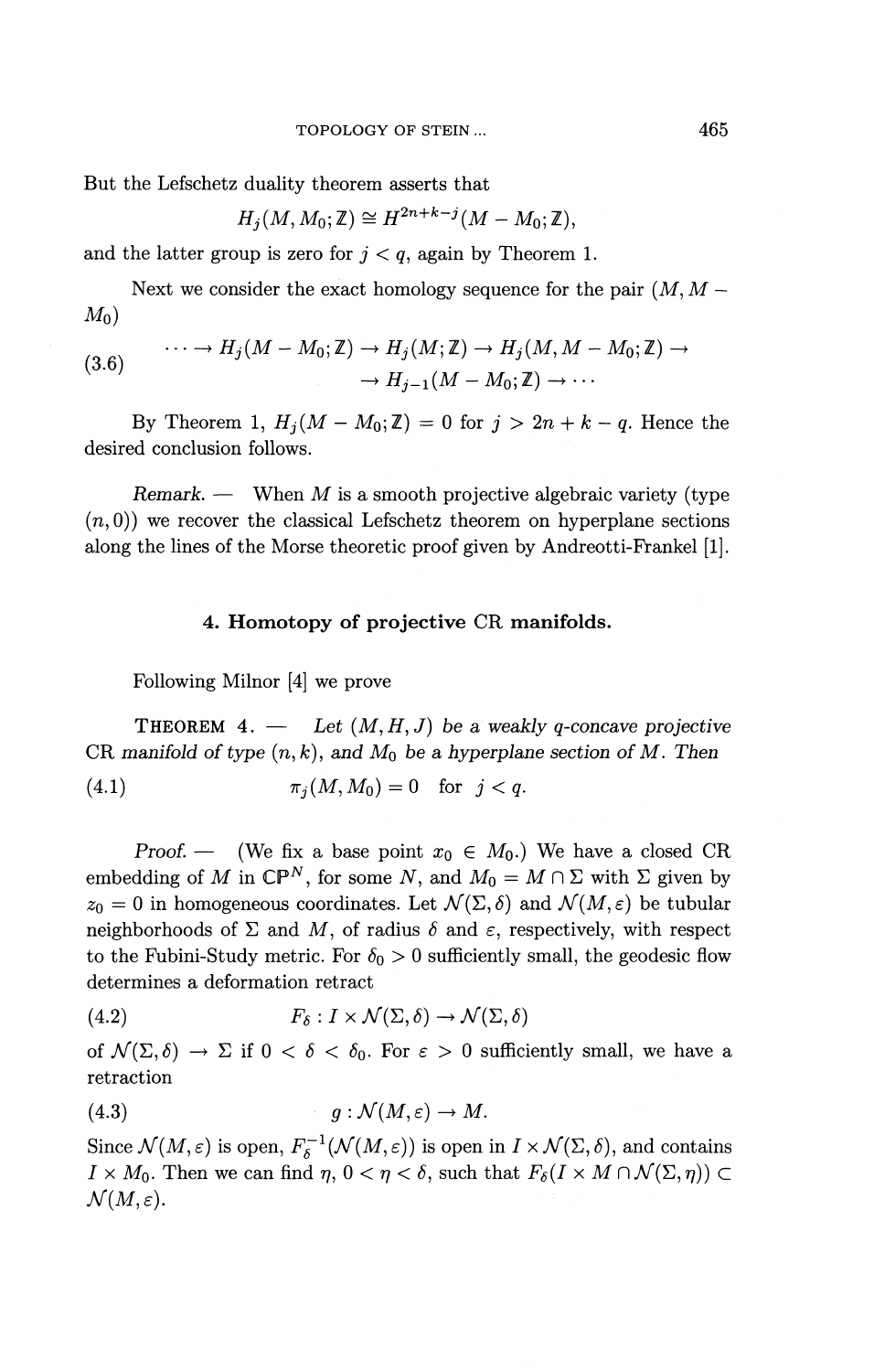We have 
$$
\mathbb{CP}^N - \Sigma \cong \mathbb{C}^N
$$
 and take  $\varphi$  as in (2.5). Set  

$$
\psi = \begin{cases} 0 & \text{on } \Sigma \\ \frac{1}{\varphi} & \text{on } M - \Sigma. \end{cases}
$$

Then  $\psi$  is continuous on M and is a Morse function on  $\psi^{-1}([r,\infty))$  for  $r > 0$ . The critical points of  $\psi$  all have Morse index  $\geq q$ . Therefore *M* has the homotopy type of  $\psi^{-1}([0,r])$  with finitely many cells of dimension  $\geq q$ attached. Then, for  $j < q$ , every continuous pointed map  $f : (I^j, \partial I^j) \rightarrow$  $(M, M_0)$  can be deformed to a continuous pointed map  $f_1 : (I^j, \partial I^j) \rightarrow$  $(\psi^{-1}([0,r], M_0)$ . If r is sufficiently small, then  $\psi^{-1}([0,r]) \subset M \cap \mathcal{N}(\Sigma,\eta)$ , and  $g \circ F_{\delta}(t, f_1(p))$  gives a homotopy of  $f_1$  to a continuous pointed map  $f_2 : (I^j, \partial I^j) \to (M, M_0)$ . The proof is complete.

We consider next the exact homotopy sequence of the pair  $(M, M_0)$ :

(4.5) 
$$
\cdots \to \pi_j(M_0) \to \pi_j(M) \to \pi_j(M, M_0) \to \pi_{j-1}(M_0) \to \cdots
$$

$$
\cdots \to \pi_1(M, M_0) \to \pi_0(M_0) \to \pi_0(M).
$$

Therefore if  $M_0$  is a hyperplane section of a weakly  $q$ -concave projective CR manifold  $(M, H, J)$ , then the natural map

$$
(4.6) \t\t \pi_j(M_0) \to \pi_j(M)
$$

is an isomorphism for  $j < q-1$ , and is surjective for  $j = q-1$ . In particular, for  $q \geq 2$ , every hyperplane section of M is arcwise connected (as M is connected), and for  $q \geq 3$ , every hyperplane section of M has the same fundamental group as  $M$ . Finally we remark that a generically chosen hyperplane section  $M_0$  of  $M$  is a smooth submanifold.

# **5. A remark on the embedding dimension of projective CR manifolds.**

Let  $(M, H, J)$  be a projective CR manifold of type  $(n, k)$ . Consider a closed CR embedding of it into  $\mathbb{CP}^N$ , for some N. Then it may be possible to reduce the embedding dimension *N* as follows :

**THEOREM** 5. — With  $(M, H, J)$  as above we have

 $(k = 1)$ : It has a global closed CR embedding in  $\mathbb{C}P^{2n+2}$ , and a global *closed* CR *immersion* in  $\mathbb{CP}^{2n+1}$ .

 $(k \geq 2)$ : It has a global closed CR embedding in  $\mathbb{CP}^m$ , where  $m =$  $[2n + (3/2)k]$  (greatest integer in).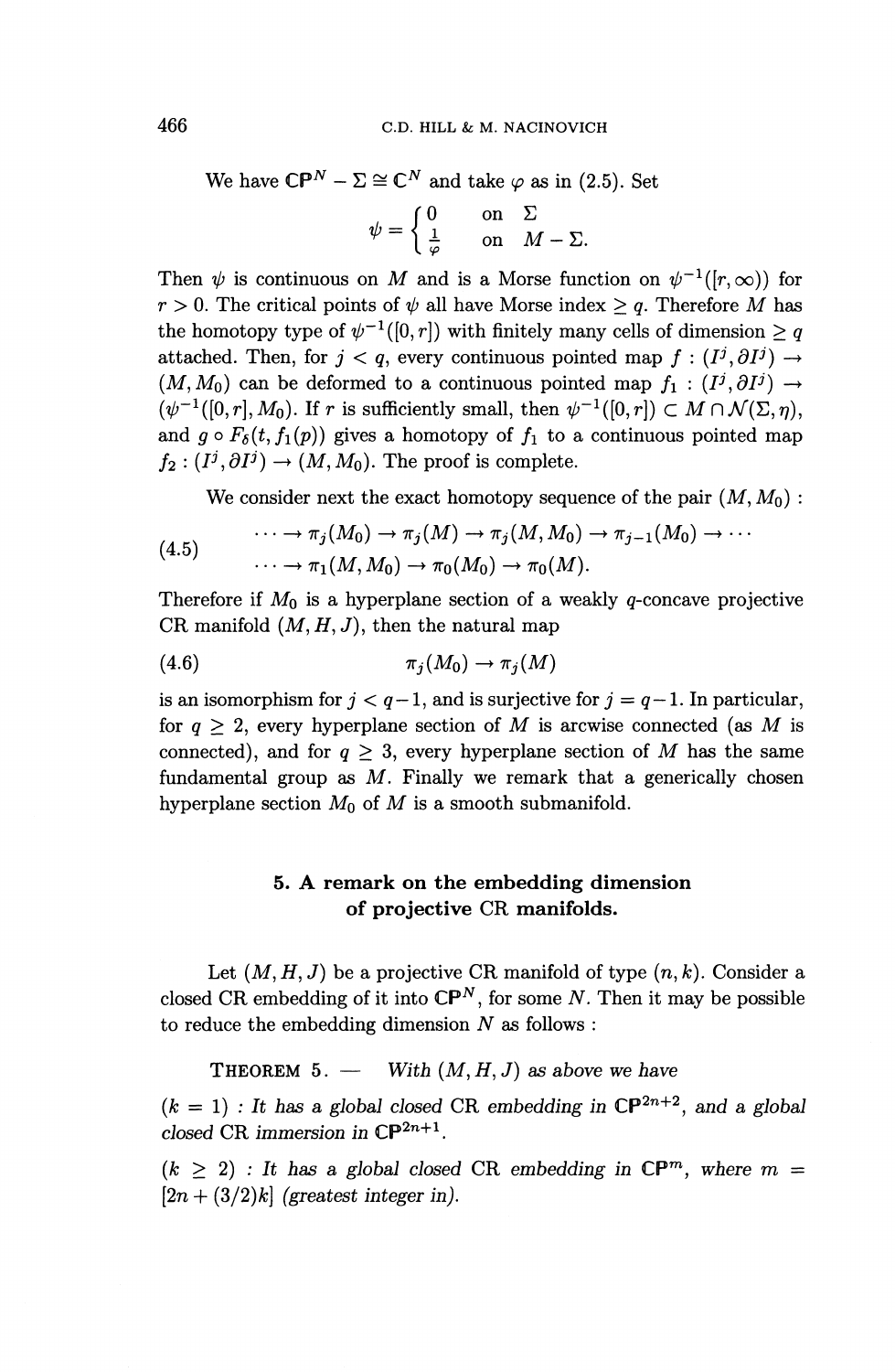*Remark.* — For compact Stein CR manifolds of type  $(n, k)$ , precisely the same results hold, with complex projective space replaced by complex Euclidean space. For non compact Stein CR manifolds of type  $(n, k)$ , the same results hold, with the word "closed" removed, and the word "embedding" replaced by "one-to-one immersion".

*Proof.* — Let  $M' = \{(p, q) \in M \times \mathbb{CP}^N | q \in \mathbb{CP}^N \text{ tangent to } M \text{ at } p\}.$ This is a smooth submanifold of  $M \times \mathbb{CP}^N$  of real dimension  $4n + 3k$ . The map

(5.1) 
$$
M' \ni (p, q) \mapsto q \in \mathbb{CP}^N
$$

is smooth. By Sard's theorem its image has measure zero in  $\mathbb{CP}^N$  if  $N > 2n + (3/2)k$ . Choosing a point  $Q_0 \notin \{$ its range $\} \cup M$ , and projecting from this point into a hyperplane  $\Sigma$  not containing  $Q_0$ , we obtain a CR closed immersion into a  $\mathbb{CP}^{N-1}$ .

Next we consider  $M'' = \{(p,q,r) | (p,q) \in M \times M - \Delta, r \in \mathbb{CP}^N \text{ and }$  $p, q, r$  are collinear}. It is a smooth manifold of real dimension  $4n + 2k + 2$ . The map

(5.2) 
$$
M'' \ni (p, q, r) \mapsto r \in \mathbb{CP}^N
$$

is smooth and, again by Sard's theorem, its image has measure zero if  $N>2n+k+1$ . If N satisfies both inequalities, the above CR immersion can be chosen to be globally one-to-one.